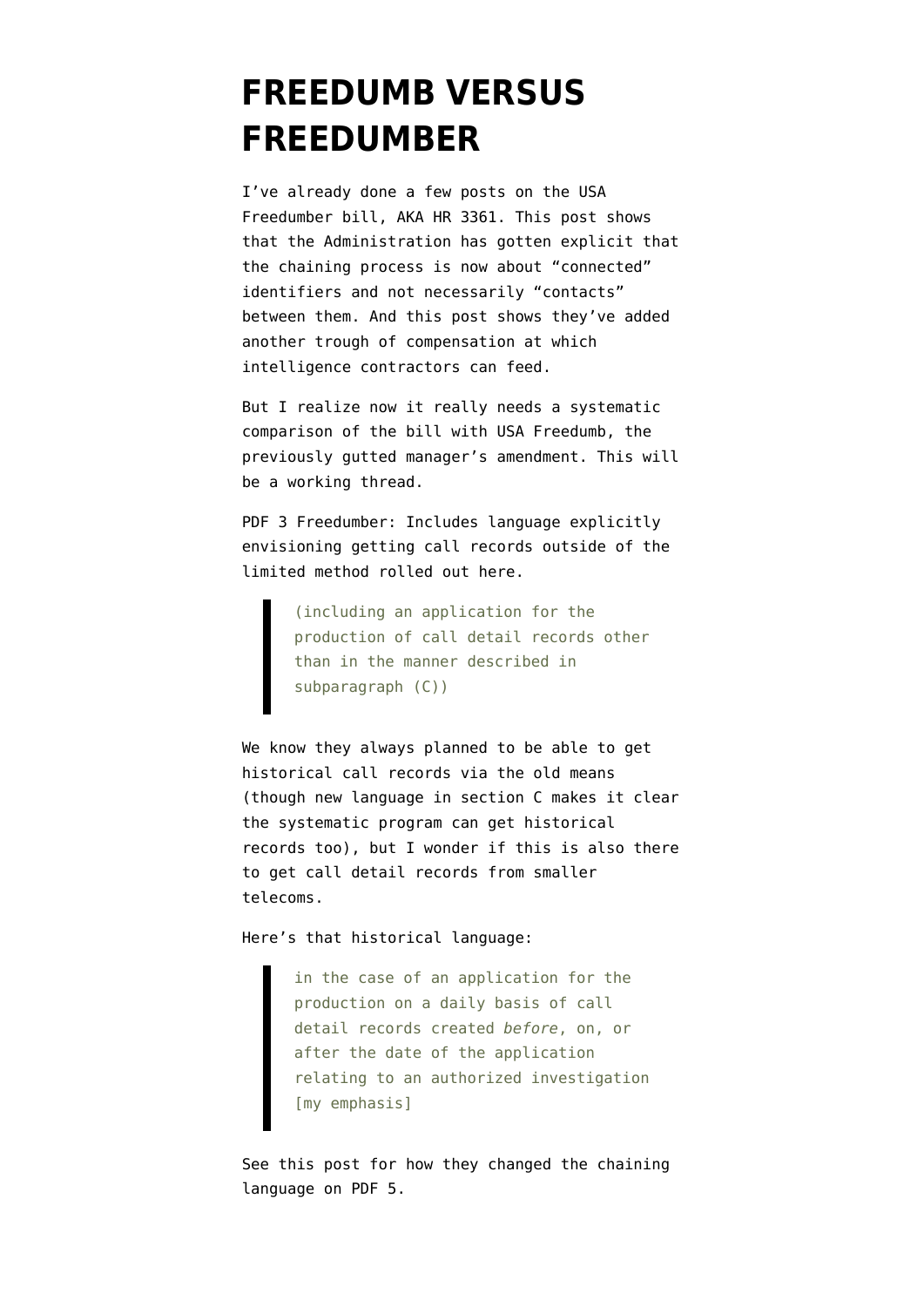PDF6 : They changed the minimization language to be tied to "foreign intelligence" information. I wrote about it in [this post at the Guardian](http://www.theguardian.com/commentisfree/2014/may/20/nsa-reform-bill-corporate-store-analysis).

PDF 7: They've gotten rid of language limiting emergency authorities to terrorist investigations as shown:

> (A) reasonably determines that an emergency situation requires the production of tangible things to obtain information for an authorized investigation (other than a threat assessment) conducted in accordance with subsection (a)(2) to protect against international terrorism before an order authorizing such production can with due diligence be obtained;

The bill keeps the weak prohibition on using stuff that shouldn't have been gotten under emergency powers (the AG ensures that such data are not used, but then AG is the one who originally thought it'd be kosher in the first place, making the AG the worst person to police its non-usage). So it turns the emergency powers into a bigger loophole.

PDF 11: I noted that they've extended compensation beyond just the telecoms to other advisors (AKA Booz). They've also given the Booz figures immunity.

> (e)(1) No cause of action shall lie in any court against a person who—

(A) produces tangible things or provides information, facilities, or technical assistance pursuant to an order issued or an emergency production required under this section; or

(B) otherwise provides technical assistance to the Government under this section or to implement the amendments made to this section by the USA FREEDOM Act.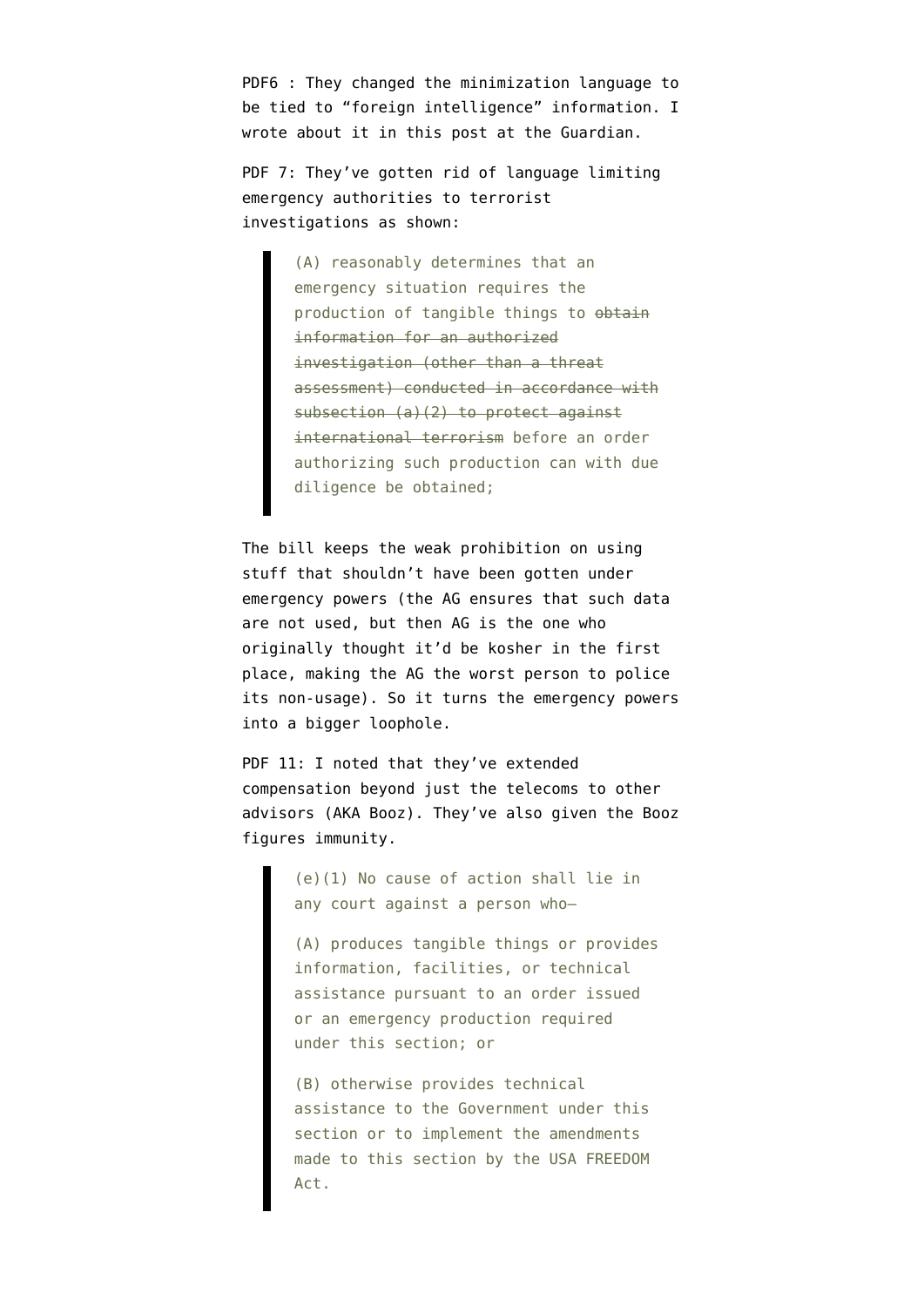PDF 13: Here's the new definition for Specific Selection Term. I'll have a post on this later, but suffice it to say that "such as" is the new "relevant to."

> SPECIFIC SELECTION TERM.—The term 'specific selection term' means a discrete term, such as a term specifically identifying a person, entity, account, address, or device, used by the Government to limit the scope of the information or tangible things sought pursuant to the statute authorizing the provision of such information or tangible things to the Government.'

I'm not as bugged by "address" or "device" as some others are–I actually think they're useful. Still, it's far too broad.

PDF 15: For some reason, Freedumber gives the IC IG 6 months after the DOJ IG finishes his IG report (which retains the gap where 2010 and 2011 are) before he has to submit his report.

> Not later than 180 days after the date on which the Inspector General of the Department of Justice submits the report required under subsection  $(c)(3)$ , the Inspector General of the Intelligence Community shall submit

These shouldn't need to be sequential. So I wonder why they did this, if not to delay the required reporting out beyond the beginning of consideration of the sunset.

PDF 18: They can keep on dragnetting up until the moment when the new law goes into effect.

> RULE OF CONSTRUCTION.—Nothing in this Act shall be construed to alter or eliminate the authority of the Government to obtain an order under title V of the Foreign Intelligence Surveillance Act of 1978 (50 U.S.C. 1861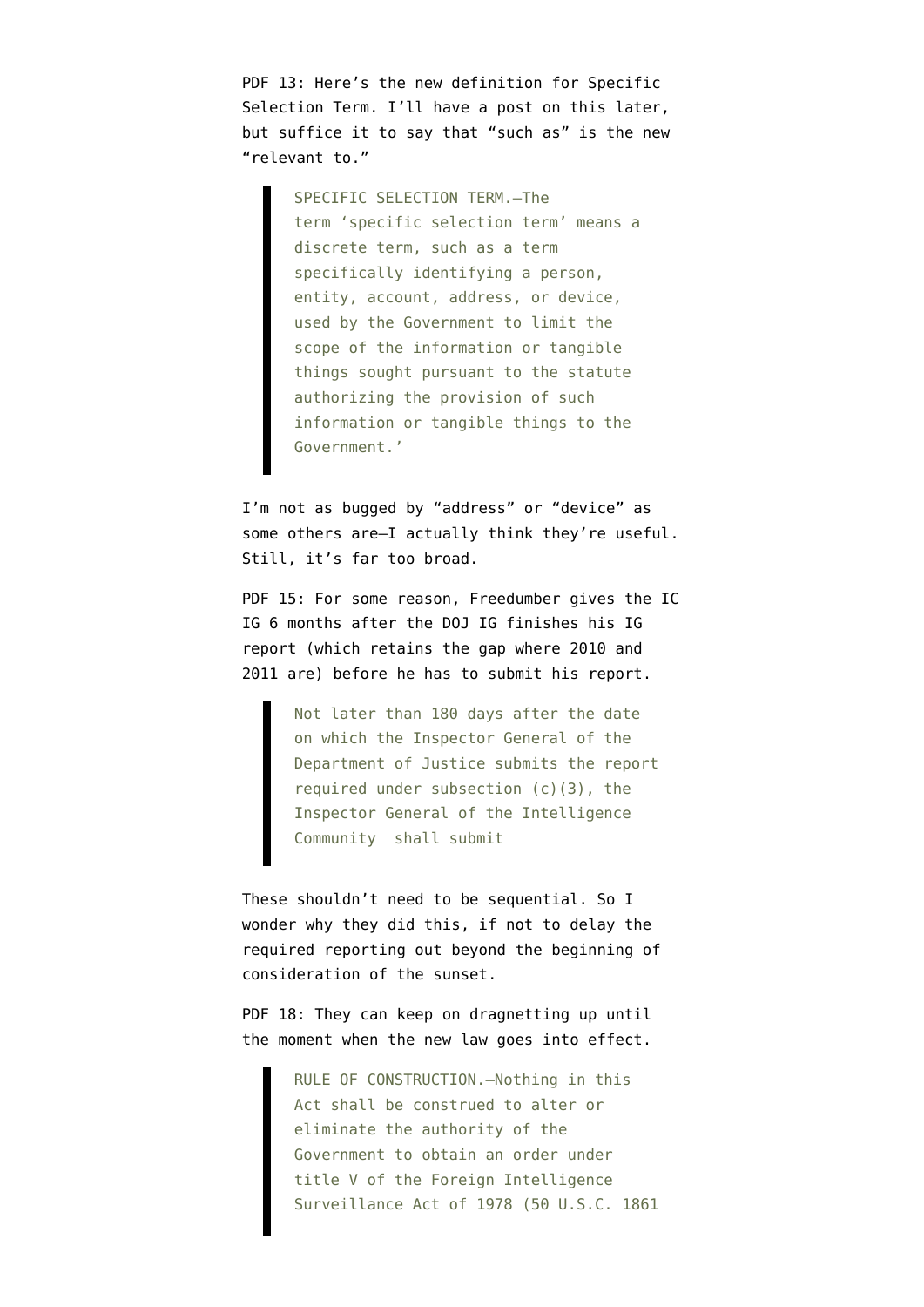et seq.) as in effect prior to the effective date described in subsection (a) during the period ending on such effective date.

So they're stocking up on data. And why not! You never know what fun new data you'll get under the new system you need a dragnet for?

PDF 19: The NGO community is really excited about this addition.

SEC. 110. RULE OF CONSTRUCTION.

Nothing in this Act shall be construed to authorize the production of the contents (as such term is defined in section 2510(8) of title 18, United States Code) of any electronic communication from an electronic communication service provider (as such term is defined in section 701(b)(4) of the Foreign Intelligence Surveillance Act of 1978 (50 U.S.C. 1881(b)(4)) under title V of the Foreign Intelligence Surveillance Act of 1978 (50 U.S.C. 1861 et seq.).

I'm not so excited. First, while this language makes it clear the bill does not affirmatively authorized such production, if FISC has already approved it, they don't need a bill, they've got authorization. In addition, I think there are some Internet entities that aren't included in the definition of electronic communication service providers.'

PDF 20: Wow, they've utterly gutted the minimization procedures they had tried to add to Pen Register authority (which had included minimization procedures in applications and allowed the judge to review them). Instead of that we get,

> (h) The Attorney General shall ensure that appropriate policies and procedures are in place to safeguard nonpublicly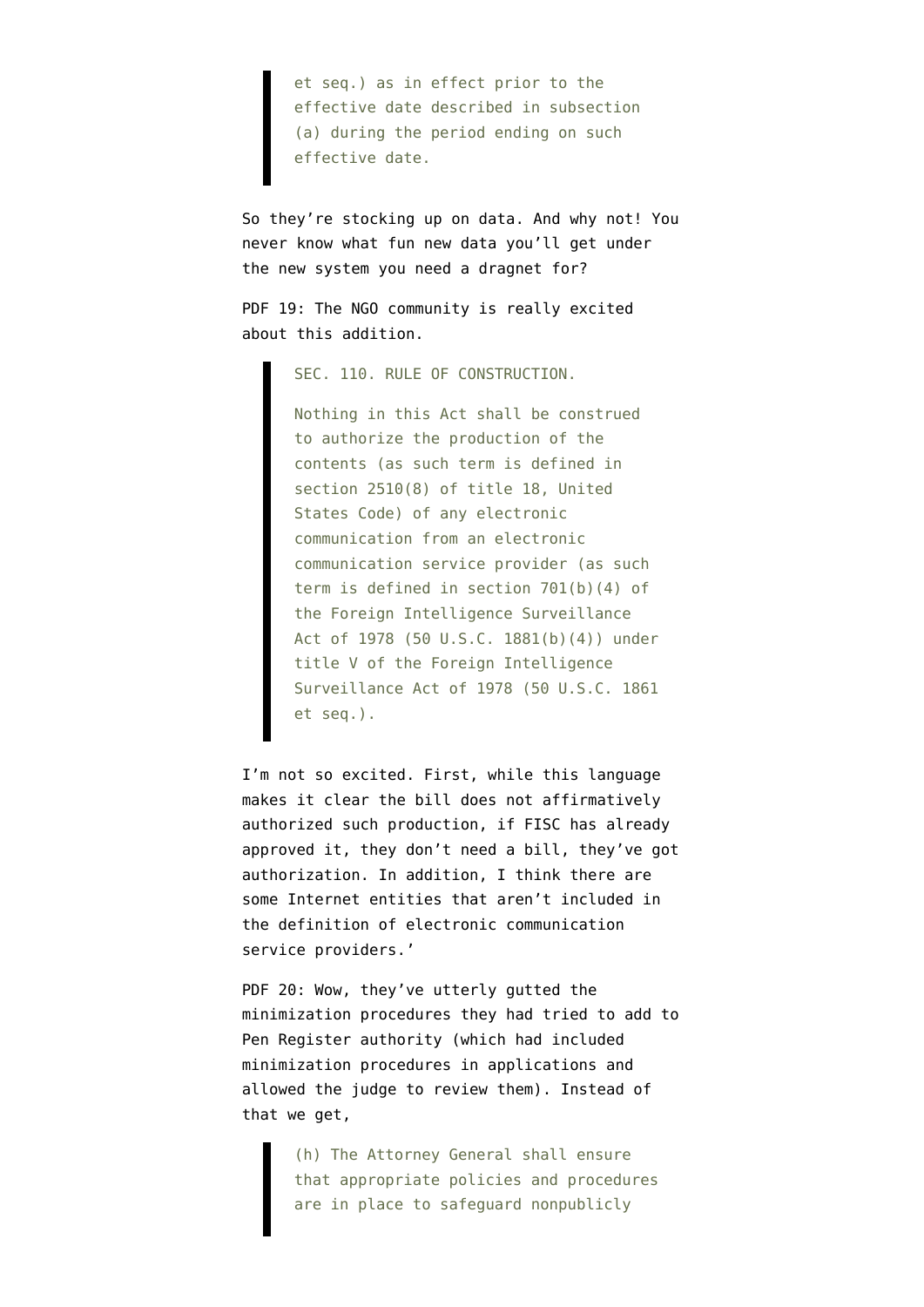available information concerning United States persons that is collected through the use of a pen register or trap and trace device installed under this section. Such policies and procedures shall, to the maximum extent practicable and consistent with the need to protect national security, include protections for the collection, retention, and use of information concerning United States persons.

Which would lead me to believe they either are or intend to resume using this abusively.

PDF 21: THe new bill takes out language trying to cut down on reverse targeting (it had made it illegal if it was a purpose of the acquisition at all). Great. So they're now legislatively approving reverse targeting.

PDF 21: They changed limits on upstream collection from this:

> (B) consistent with such definition, minimize the acquisition, and prohibit the retention and dissemination, of any communication as to which the sender and all intended recipients are determined to be located in the United States and prohibit the use of any discrete, *nontarget* communication that is determined to be to or from a United States person or a person who appears to be located in the United States, except to protect against an immediate threat to human life.''.

## To this (emphasis mine):

(B) consistent with such definition—

(i) minimize the acquisition, and prohibit the retention and dissemination, of any communication as to which the sender and all intended recipients are determined to be located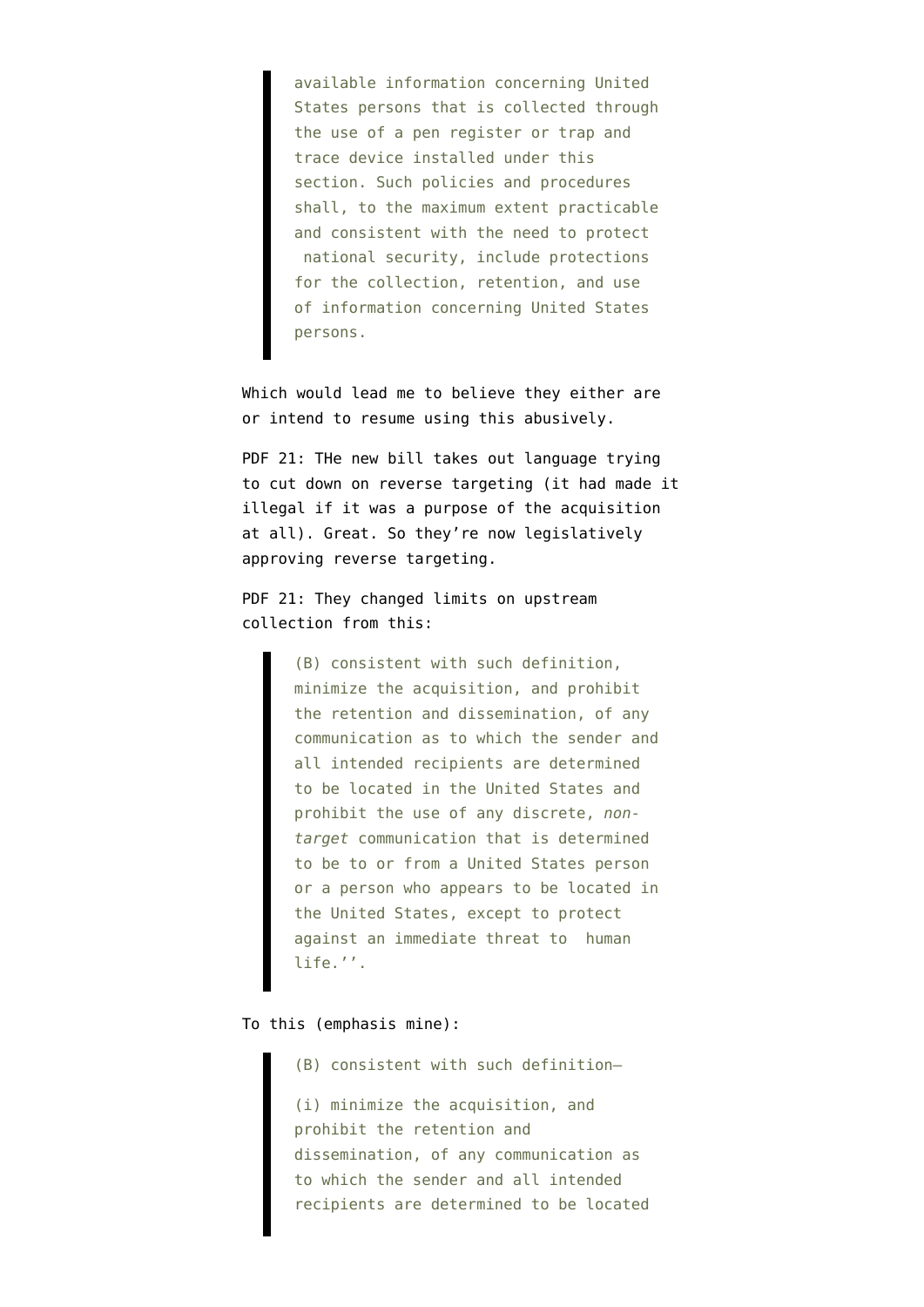in the United States *at the time of acquisition*, *consistent with the need of the United States to obtain, produce, and disseminate foreign intelligence information*; and

(ii) prohibit the use of any discrete communication *that is not to, from, or about the target of an acquisition and is to or from an identifiable United States person or a person reasonably believed to be located in the United States*, except to protect against an immediate threat to human life.'

The first clause could be read two ways: either to require minimization of data for which recipients were in the US when the data was collected. Or, more likely, they mean to require minimization of data that NSA immediately determines (at the the acquisition) to be in the US. If it's the latter, it expands upstream collection.

The second clause limits the prohibition on using MCATs (that is, unrelated comms picked up off of targeted comms in the associated inbox) that aren't targeted to those that involve identifiable US persons. In its discussions with John Bates, the NSA claimed it couldn't identify which comms were USPs. Which means this would gut the minimization procedures put in place in 2011.

In other words, this language guts John Bates' efforts to rein in illegal unconstitutional collection of US person content within the US.

PDF 27: As others have noted Freedumber gives the DNI the authority over declassification decisions on significant FISC opinions. It specifies the requirement to apply to any "significant interpretation of the term 'specific selection term'."

PDF 33: A reporting requirement on Section 215 is watered down to become a summary of compliance reviews, rather than the reviews